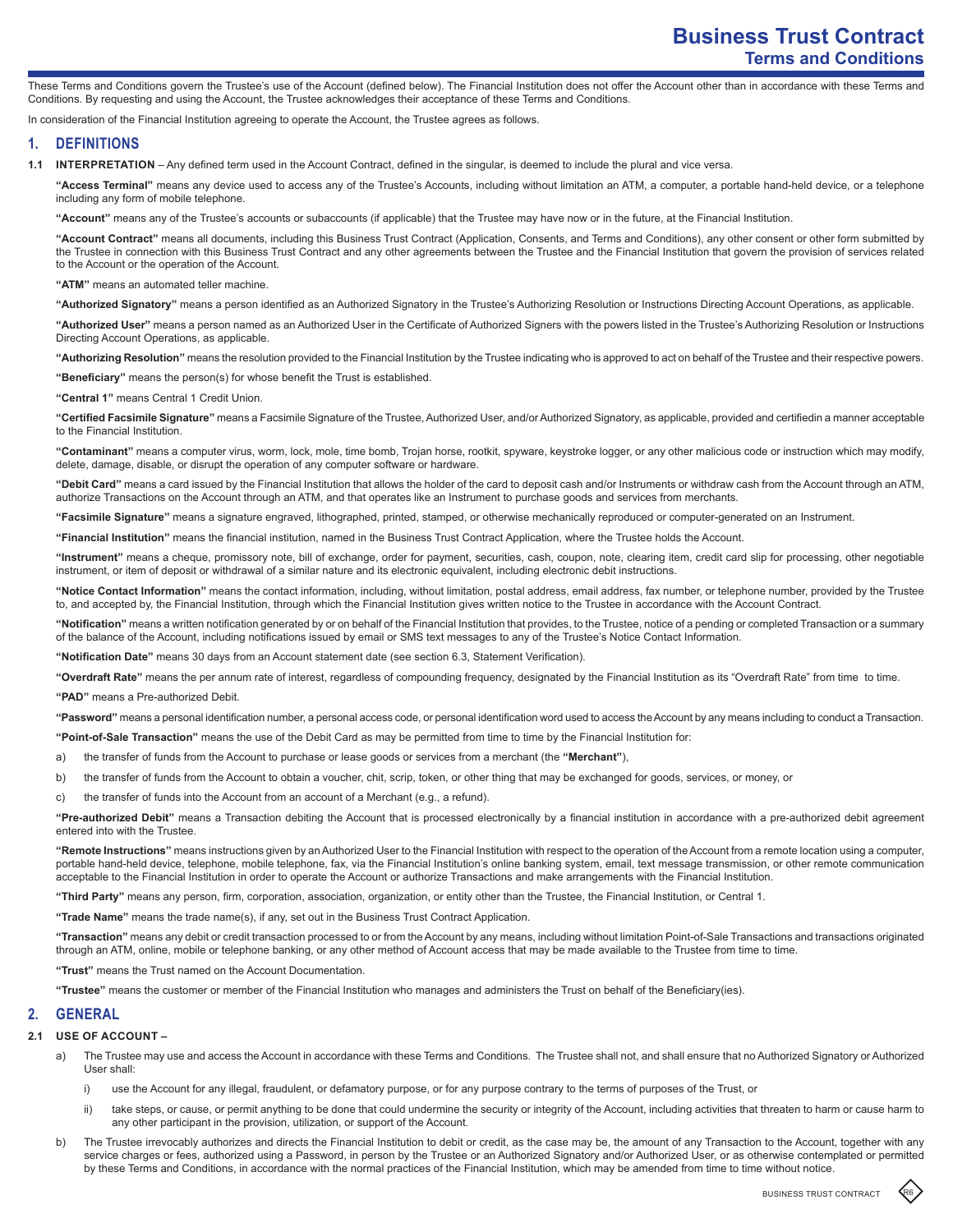### **2.2 OTHER SERVICES –**

- a) The Financial Institution and Central 1 may, from time to time, make other services available to the Trustee in connection with the Account. The Trustee may be provided with separate terms and conditions in respect of any such other services which will govern the use of such other services, and such separate terms and conditions will form part of the Account Contract.
- b) If the Trustee has requested a Debit Card and the Financial Institution has approved such request, the Financial Institution will issue a Debit Card to the Trustee. Use of the Debit Card will be subject to the applicable Debit Card terms and conditions.
- c) If the Trustee has requested online banking and the Financial Institution has approved such request, the Financial Institution will issue an online banking Password to the Trustee. The use of the online banking service and Password will be subject to the applicable online banking terms and conditions.
- d) All Account services will be offered to the Trustee in the sole discretion of the Financial Institution, and nothing in this Account Contract will oblige the Financial Institution to make any particular Account services available to the Trustee. The issue of a Debit Card or an online banking Password does not amount to a representation or a warranty that any particular type of service is available or will be available at any time in the future.
- **2.3 THIRD PARTY SERVICES**  The Financial Institution and Central 1 may, from time to time, make services provided by Third Parties available in connection with the Account. The Trustee acknowledges and agrees that:
	- a) the Financial Institution and Central 1 make the services of Third Parties available for the convenience of Trustees. The services are provided by the Third Party and not the Financial Institution or Central 1. The Trustee's relationship with the Third Party shall be a separate relationship, independent of the relationship between the Trustee and the Financial Institution and Central 1, and such a relationship is outside the control of the Financial Institution and Central 1;
	- b) the Financial Institution and Central 1 make no representation or warranty to the Trustee with respect to any services provided by a Third Party even if those services may be accessed by the Trustee through the Financial Institution's website;
	- c) the Trustee assumes all risks associated with accessing or using the services of Third Parties;
	- d) the Financial Institution and Central 1 have no responsibility or liability to the Trustee in respect of services provided by a Third Party;
	- e) any dispute that relates to services provided by a Third Party is strictly between the Trustee and the Third Party, and the Trustee will raise no defence or claim against the Financial Institution and/or Central 1;
	- f) the Trustee shall not, and shall ensure that no Authorized Signatory or Authorized User shall:
		- i) use any Third Party service made available in connection with the Account for any illegal, fraudulent, or defamatory purpose, or
		- ii) take steps, or cause, or permit anything to be done that could undermine the security or integrity of any Third Party service, including activities that threaten to harm or cause harm to any other participant in the provision, utilization, or support of such Third Party service; and
	- g) the *Proceeds of Crime (Money Laundering) and Terrorist Financing Act* and *Regulations* may apply to the services provided by Third Parties and that the Third Parties may, from time to time, request information from the Trustee to address the reporting, record-keeping, client identification, and ongoing monitoring requirements of that legislation.
- 2.4 LIABILITY OF THE TRUST The Trustee warrants that the Trustee is authorized pursuant to the terms of the Trust to open and operate the Account pursuant to the terms and conditions of this Agreement. The Trustee further acknowledges and agrees that any fees, charges, or liabilities imposed upon the Trustee pursuant to this Agreement are accepted by the Trustee both in their personal capacity and on behalf of the Trust and, to the full extent permitted by law, both the Trustee and the Trust shall be liable and accountable. The Trustee further represents and agrees that acceptance of the obligations and liabilities on behalf of the Trust and exercise of the Financial Institution's rights pursuant to this Agreement does not constitute a breach of the terms of the Trust. This representation is a continuing representation on which the Financial Institution relies and it is the sole obligation of the Trustee to inform the Financial Institution if at any time it becomes untrue or inaccurate. The Financial Institution may, in its sole discretion, require that the Trustee provide confirmation of this representation in the form of an independent legal opinion, or in such other manner or form as may reasonably be required by and is acceptable to the Financial Institution. The Trustee has sought independent legal and tax advice relating to the establishment or operation of the Trust, or knowingly declined to do so at the Trustee's own risk.
- 2.5 **LIABILITY** The Trustee is liable for all Transactions conducted with the Financial Institution under the name of the Trustee or the Trade Name, if applicable, and whether the Transactions were conducted by the Trustee or by any other person or persons acting under the Trustee's authority, whether that authority was expressed, implied, or apparent. All statements, notices, and other documents addressed to a Trade Name will be deemed to be addressed to the Trustee.

#### **2.6 JOINT AND SEVERAL LIABILITY –**

- a) If the Trustee is a partnership, the partners are jointly and severally liable to the Financial Institution for all Transactions on the Account and for all obligations, debts, and liabilities of the Trustee under this Account Contract. Each partner acknowledges and agrees that it is bound by all Transactions conducted by any person or persons authorized to act on the Account. This joint and several liability continues even if the Trustee is dissolved or any of the partners withdraws, retires, or dies.
- b) If the Account is opened for, or on behalf of, an unincorporated association, whether the unincorporated association or its sponsoring members are the Trustee as permitted by the laws of the province governing the Financial Institution, the Authorized Signatories are jointly and severally liable to the Financial Institution for all Transactions conducted on the Account and for all obligations, debts, and liabilities of the Trustee under this Agreement. Each Authorized Signatory acknowledges and agrees that he or she is bound by all Transactions conducted by any person or persons authorized to act on the Account. This joint and several liability continues even if the association is dissolved or any of the Authorized Signatories withdraws, retires, or dies.
- **2.7 AUTHORITY AND LIABILITY OF AUTHORIZED SIGNATORIES AND USERS**  The power to designate Authorized Users for the Account is restricted to the Authorized Signatories of the Trustee. If one or more Authorized User is appointed for the Account, the Trustee, by appointing, permitting, or acquiescing in the appointment of any such Authorized User represents and warrants to the Financial Institution
	- a) that the appointment of such Authorized User is permitted by the terms of the Trust;
	- b) that such Authorized User may act for all purposes under this Agreement, except as specifically excluded in this article, as if a Trustee and will have all powers, rights, obligations, and liabilities of a Trustee under this Agreement; and
	- c) the Trustee and the Trust may be and are bound by any actions, or failure to act, of such Authorized User, including any action or inaction that constitutes a breach of this Agreement, instructions, Transactions, or Remote Instructions, or any other action or inaction of such Authorized User in respect of the operation of the Account to the same extent as if the actions, instructions, Transactions, Remote Instructions, or failure to act was that of a Trustee.

By signing a signature card, certificate of specimen signatures, and/or giving instructions on the Account, each Authorized Signatory and/or User

- a) acknowledges and agrees to be bound by the terms of this Agreement for all purposes as if a Trustee and, in particular, that they make the same representations and acknowledgements stipulated to be made by a Trustee under this Agreement;
- b) agrees to accept and be bound by the appointment as Authorized Signatory and/or User, including all rights, obligations, liabilities, indemnities, restrictions, and exclusions in this Agreement stipulated to apply to a Trustee and/or the Trust;
- c) acknowledges and agrees that all references to the Trustee in this Agreement shall include the Authorized Signatory and/or User, except for the power to appoint Authorized Signatory and/or User under section 2.11, Authorized Signatories and Users, if the Authorized Signatory and/or User is not a Trustee; and
- d) agrees not to take or attempt to take any action in respect of the operation of the Accounts, including, but not limited to, issue any instructions, Transactions, or Remote Instructions, that the Authorized Signatory and/or User does not have actual authority to take. Each Authorized Signatory and/or User expressly acknowledges and agrees that they are subject to the same obligations and liabilities, including joint liability with other Authorized Signatory, Authorized User, and Trustee, exclusions of liability, and indemnities under this Agreement as if they were a Trustee.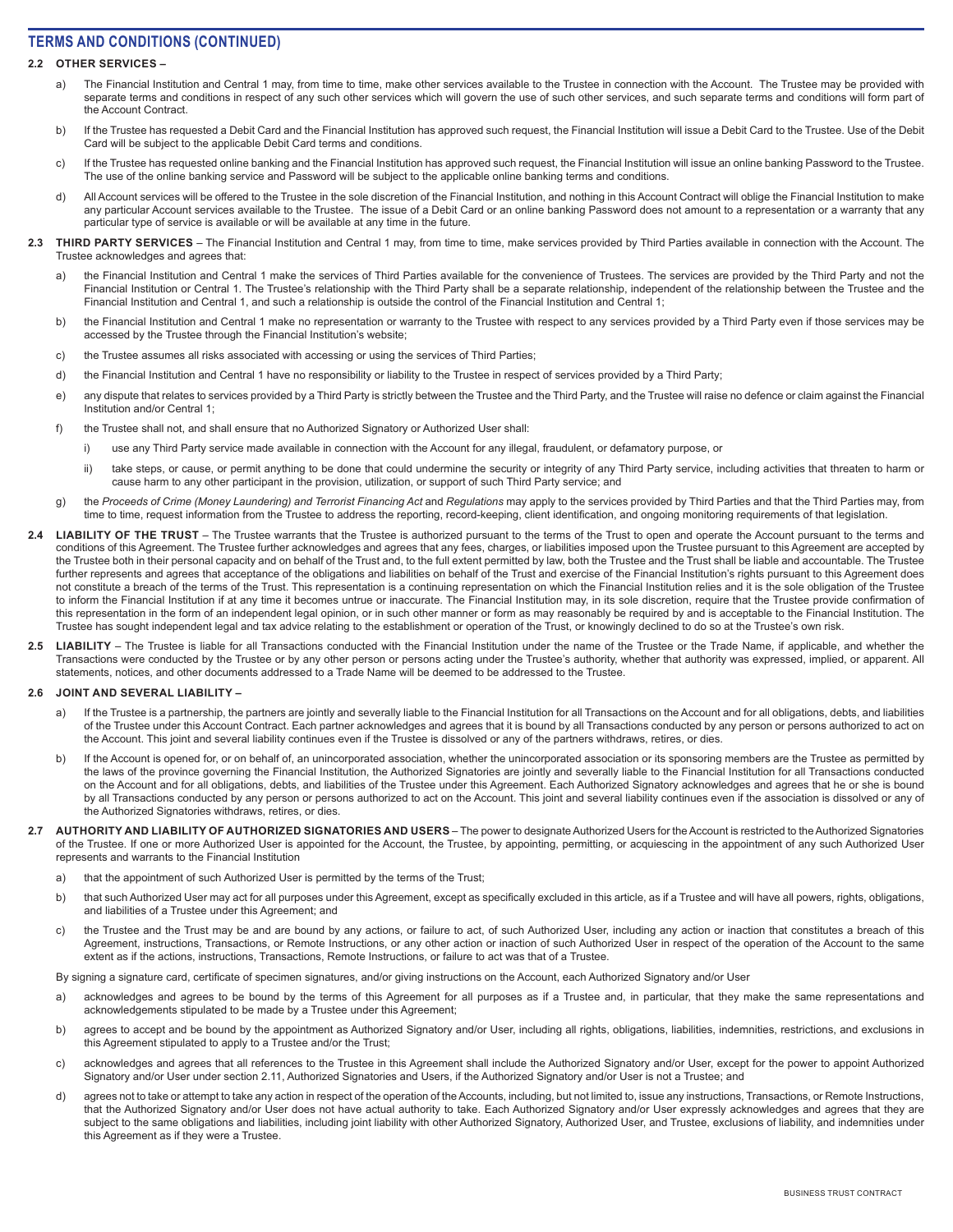**2.8 FORMS** – The Trustee will use only such forms and Instruments as may be authorized by the Financial Institution from time to time.

### **2.9 SERVICE CHARGES AND FEES –**

- a) The Trustee acknowledges receipt of a schedule of the Financial Institution's charges for the Account in effect at the time of acceptance of this Account Contract. By requesting the Account, the Trustee acknowledges their agreement to pay all applicable fees and service charges incurred in connection with the Account. The Financial Institution can deduct such fees and service charges from the Account (or other accounts of the Trustee with the Financial Institution) when a service is requested or performed, or as such fees and service charges otherwise become due.
- b) The Financial Institution may from time to time increase or decrease the fees or service charges applicable to the Account and provide notice of such changes by sending a notice to the Trustee's last known Notice Contact Information, by posting notice at the Financial Institution's premises or on the Financial Institution's website, by personal delivery, or by any other means the Financial Institution, acting reasonably, considers appropriate to bring the change to the attention of the Trustee. New or amended service charges and fees will become effective on the later of the stated effective date following publication, when an applicable service is requested or performed, or when incurred, and in any event, no earlier than 30 days after publication by the Financial Institution.
- c) Current fees and service charges applicable to the Account may be obtained by contacting the Financial Institution or through the Financial Institution's website. The Trustee is responsible for determining the then current fees and service charges applicable to the Account in advance of conducting Transactions or requesting services in connection with the Account.
- 2.10 VERIFICATION AND ACCEPTANCE OF TRANSACTIONS BY THE FINANCIAL INSTITUTION All Transactions are subject to verification and acceptance by the Financial Institution and, if not accepted, or if accepted but subsequently determined to be in error or otherwise improper or unauthorized, the Financial Institution may, but is not obliged to, reverse them from the Account. Verification may take place at a date later than the date the Trustee authorized the Transaction, which may affect the Transaction date. Notwithstanding any other provision herein, if at any time the Financial Institution, acting reasonably, determines that a credit made to or traced to the Account was made in error or based upon a mistake of fact, or induced through or in any way tainted by fraud or unlawful conduct, the Financial Institution may place a hold on the credit and/or reverse the credit and any applicable interest.

#### **2.11 AUTHORIZED SIGNATORIES AND USERS –**

- a) Unless the the Trustee is a sole proprietor, the Trustee will provide the Financial Institution with
	- i) a certified true copy of the Authorizing Resolution in respect of the Trustee; and
	- ii) a replacement certificate, or a replacement certified copy of such Authorizing Resolution, if the Authorized Signatories or the powers of authorized persons change.
- b) Where the Trustee is a sole proprietor, the trustee may provide the Financial Institution with a certified true copy of an Authorizing Resolution if the Trustee wants to appoint one or more Authorized Users, and if such Authorizing Resolution is provided, the Trustee will provide the Financial Institution with a replacement certificate or a replacement certified copy of such Authorizing Resolution if the Authorized Users change.

The Financial Institution will be entitled to rely on the information contained in the last certified resolution(s) and/or replacement certificate(s) of the Trustee delivered under this section.

- 2.12 **ENDORSEMENT STAMP** The Trustee may use a stamped impression bearing the Trustee's name to endorse Instruments the Trustee delivers to the Financial Institution for deposit or otherwise. Endorsement in such a manner will be as binding on the Trustee as an endorsement actually signed by the Trustee, Authorized Signatory, or Authorized User.
- **2.13 CERTIFIED FACSIMILE SIGNATURES**  The Trustee may, from time to time, provide the Financial Institution with certified copies of the Facsimile Signatures of the Trustee, Authorized Users, and/or Authorized Signatories, as applicable. The Financial Institution shall be entitled to treat and rely upon each Certified Facsimile Signature on an Instrument that is or appears to be authentic as the original and genuine signature of the Trustee, Authorized Users, and/or Authorized Signatories.

The Trustee will maintain appropriate security over all signature stamps, other devices, and computer programs used to apply or generate Facsimile Signatures on Instruments.

- 2.14 TRUE INFORMATION The Trustee agrees, and shall ensure that each Authorized Signatory and/or Authorized User, as applicable, agrees, to provide true, accurate, current, and complete information about the Trustee, the Beneficiary, Authorized Signatory, Authorized User, the Trust, and the Account when required by the Financial Institution and/or the Account Contract. Further, the Trustee agrees, and shall ensure that each Authorized Signatory and/or Authorized User, as applicable, agrees, to notify the Financial Institution of any changes to such information within a reasonable period of time.
- **2.15 NO OBLIGATION**  Nothing in the Account Contract will oblige the Financial Institution to:
	- a) honour any Instrument drawn by the Trustee on the Financial Institution,
	- b) accept any monies for investment in shares or for deposit,
	- c) redeem shares,
	- d) transfer money, or
	- e) lend money to the Trustee.
- 2.16 Any dispute related to goods or services supplied in a Point-of-Sale Transaction is strictly between the Trustee and the Merchant, and the Trustee will raise no defence or claim against the Financial Institution.
- 2.17 If the Financial Institution is located in Ontario: The Trustee agrees that it is the Trustee's sole obligation to provide the name and address of each Beneficiary to the Financial Institution and, if more than one Beneficiary, the percentage of Account funds allocated to each Beneficiary, and that failure to do so will mean that the funds in the Account will not be insured separately from the Trustee's funds in a personal account, if any, held by the Financial Institution.

## **3. TRUSTEE INSTRUCTIONS**

**3.1 INSTRUMENTS** – Notwithstanding section 2.10, Verification and Acceptance of Transactions by the Financial Institution, the Trustee acknowledges and agrees that the Financial Institution will not be obliged to examine or assure itself of the regularity or validity of any endorsement or signature appearing on any Instrument. The Trustee releases the Financial Institution from all claims by the Trustee or others concerning the regularity or validity of any endorsement or signature.

If the Trustee is not a sole proprietorship, the Trustee further acknowledges and agrees that if more than one endorsement or signature is required on an Instrument, that such an arrangement is solely between the Trustee and the Authorized User(s), whether the Financial Institution has notice of such an arrangement, including in the form described in section 2.11, Authorized Signatories and Users, or not.

The Trustee authorizes the Financial Institution, without enquiry, to honour and pay Instruments drawn on the Account, regardless of whether such Instruments are:

a) drawn to the order of the Trustee or one of the Authorized Signatories and/or Authorized Users who signed them on behalf of the Trustee,

- b) payable to cash or bearer,
- c) payable to the order and negotiated by or on behalf of the Trustee,
- d) cashed or tendered to pay the obligations of the Trustee or one or more of the Authorized Users who signed them on behalf of the Trustee, or
- e) deposited to the credit of the Trustee or one of the Authorized Users who signed them on behalf of the Trustee,

and regardless of whether such Instruments are deposited in person at the Financial Institution, by ATM, by mail, by night deposit service, or by any other method of deposit that may be made available by the Financial Institution.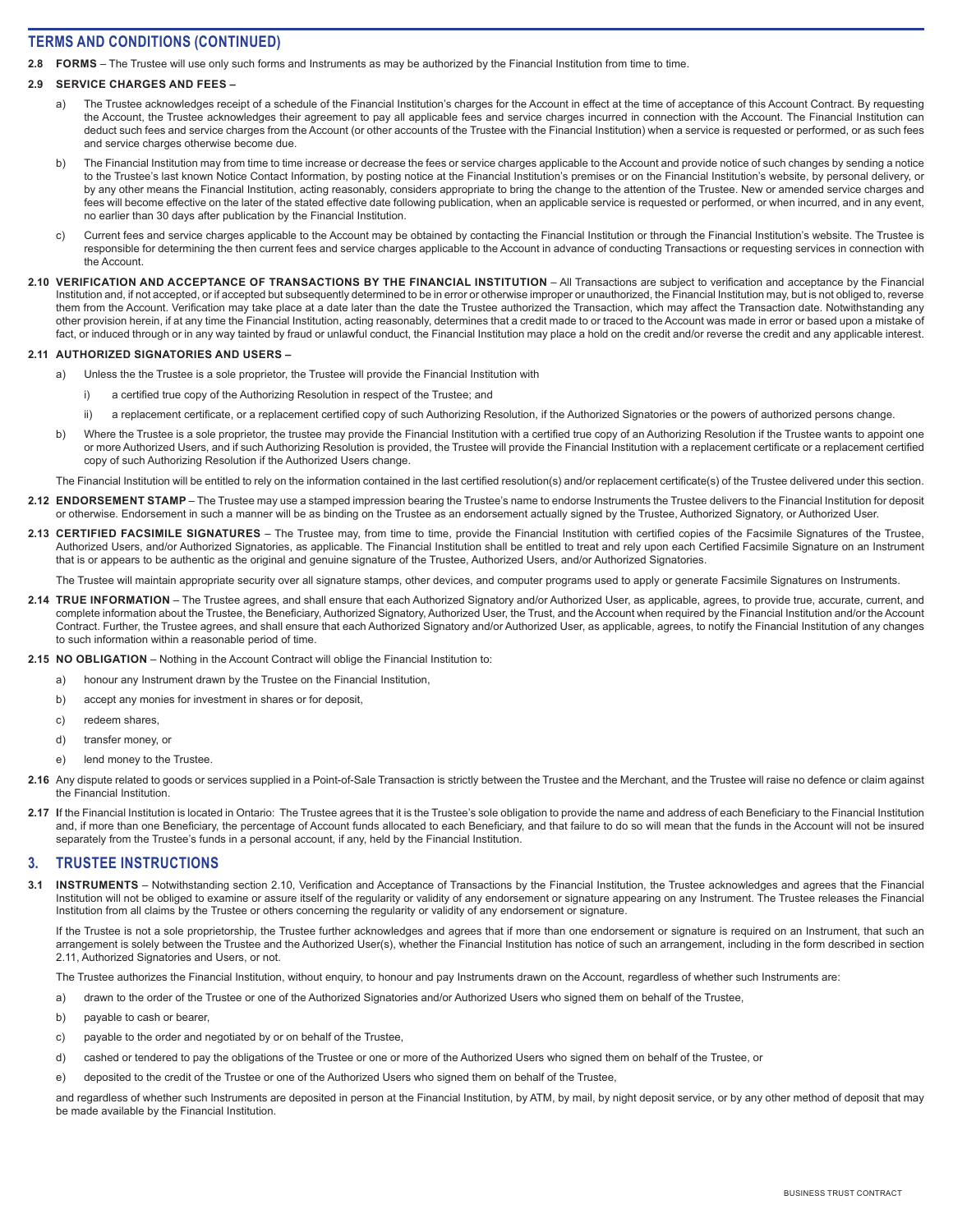- **3.2 STOP PAYMENT**  Any instruction to stop payment of an Instrument drawn on the Account must be in writing and signed by one or more Authorized Signatories and/or Authorized Users, in accordance with the signing authority on the Account. On receiving a stop payment instruction of an Instrument drawn on the Account, the Financial Institution will:
	- a) use reasonable diligence to comply with the stop payment, but
	- b) not be liable to the Trustee or any other person by reason of complying with, or failing to comply with, the stop payment, whether the Financial Institution is negligent, wilfully negligent, or otherwise.
- 3.3 REMOTE INSTRUCTIONS The Trustee may provide Remote Instructions to any branch of the Financial Institution as permitted by the Financial Institution, through online banking or through the Financial Institution's telephone banking service, if any. The Remote Instructions may concern the Account maintained at that branch, or concern other Transactions and arrangements conducted at or with that branch.

The Financial Institution may, but will not be obliged to, act on Remote Instructions received in the name of the Trustee along with any requisite Password, if any, to the same extent as if the Remote Instructions were written instructions delivered to the Financial Institution by mail and signed by an Authorized Signatory and/or Authorized User. Any such Remote Instructions are deemed genuine.

The Financial Institution may, in its sole discretion, acting reasonably, delay acting on or refuse to act on any Remote Instruction.

Remote Instructions are deemed received by the Financial Institution only when actually received and brought to the attention of an authorized officer of the Financial Institution capable of acting upon and implementing the Remote Instruction.

Remote Instructions can be transmitted to the Financial Institution at the telephone or fax number or email address provided by the Financial Institution, or at such other telephone or fax number or email address as the Financial Institution may advise the Trustee by notice in writing, or through online banking. Any Authorized Signatory or Authorized User permitted to provide Remote Instructions may act alone and provide Remote Instructions to the Financial Institution on behalf of the Trustee, even if the certified resolution provided in accordance with section 2.11, Authorized Signatories and Users, specifies that two or more Authorized Users are otherwise required to operate the Account. The Financial Institution, acting reasonably, is entitled to assume that any person identifying himself or herself as an Authorized User is in fact an Authorized User, and can rely upon such, and the Financial Institution may act on the Remote Instructions provided by any such person. All Remote Instructions given to the Financial Institution in the name of the Trustee will bind the Trustee.

A copy of any fax or email message or other Remote Instructions or the Financial Institution's notes of any Remote Instructions given by telephone may be entered into evidence in any court proceedings as if it were an original document signed by an Authorized Signatory and/or Authorized User. The Trustee will not object to the admission of the Financial Institution's or Central 1's records as evidence in any legal proceeding on the grounds that such records are not originals, are not in writing, are hearsay, or are documents containing information extracted from a computer, and all such records will be conclusive evidence of the Remote Instructions in the absence of documentary recorded evidence to the contrary.

#### **3.4 ACCESS TERMINAL TRANSACTIONS** – The Trustee acknowledges and agrees that:

- a) using a Password to authorize a Transaction constitutes authorization of that Transaction in the same manner as if authorization was given by the Trustee in person or as otherwise contemplated or permitted by the Account Contract;
- b) the Trustee will be bound by each such Transaction; and
- c) once a Password has been used to authorize a Transaction, the Transaction may not be revoked and no stop payment on the Transaction may be requested.
- **FOREIGN CURRENCY TRANSACTIONS** If the Trustee provides instructions to the Financial Institution on an Account that is denominated in a currency other than the currency of the Account, a conversion of currency may be required. In all such Transactions and at any time a conversion of currency is made, the Financial Institution may act as principal with the Trustee in converting the currency at rates established or determined by the Financial Institution, affiliated parties, or parties with whom the Financial Institution contracts. The Financial Institution, its affiliates, and contractors may earn revenue and commissions, in addition to applicable service charges, based on the difference between the applicable bid and ask rates for the currency and the rate at which the rate is offset in the market.

#### **3.6 BILL PAYMENTS** – The Trustee acknowledges and agrees that:

- a) bill payments made through an Access Terminal or at a branch of the Financial Institution are not processed immediately and that the time period for processing depends upon a number of factors, including, without limitation, the time when the bill payment is initiated and the internal accounting processes of the bill payment recipient;
- b) it is the responsibility of the Trustee to ensure that bill payments are authorized in sufficient time for the payment to be received by the bill payment recipient before its due date;
- c) the Financial Institution and Central 1 will not be liable for any cost, expense, loss, damage, or inconvenience of any nature or kind whatsoever arising as a result of any error, non-payment, or a delay in the processing of bill payments;
- d) if the Trustee has made or received a bill payment in error, the Financial Institution may, but is not obliged to, assist the Trustee by initiating or processing a Bill Payment Error Correction Debit, as defined under the Payments Canada Rules (as may be amended from time to time), and if so initiated, the Trustee agrees to indemnify the Financial Institution for any direct loss, costs or damages incurred, and will pay to the Financial Institution any reasonable service charges or fees related to the provision of the service; and
- e) if the Financial Institution, absent gross negligence or wilful misconduct, initiates or processes a Bill Payment Error Correction Debit affecting the accounts or affairs of the Trustee, the Financial Institution shall be held harmless for any and all loss, costs or damages suffered or incurred by the Trustee, howsoever caused, relating to the bill payment or the Bill Payment Error Correction Debit process.
- LOST OR DESTROYED INSTRUMENT If an Instrument drawn on the Account is lost or destroyed while in the possession of another financial institution or its agents, the Financial Institution may, for all purposes, treat a copy of the Instrument, certified as being a true copy by the other financial institution, as though it were the original Instrument.

## **4. CREDITS TO THE ACCOUNT**

- **4.1 DEPOSITS**  The Financial Institution may, in its sole discretion:
	- a) collect or present for acceptance or payment, through such banks or other agents as the Financial Institution may deem best, all Instruments delivered by the Trustee for deposit; and
	- b) accept in payment of, or remittance for, such Instruments, cash or bank drafts, cheques, settlement cards, clearing house slips, or any other evidence of payment from the banks or other agents.

The banks or other agents described in a) and b) above will be deemed the Trustee's agent and not the Financial Institution's agent.

Any deposit made on any day during which the Financial Institution is not open for business, or at any time during which the Financial Institution is not open for business, may be credited to the Account on the next business day of the Financial Institution.

The Trustee will not deposit any coins, non-negotiable items, or anything not acceptable for deposit to the Account into any ATM.

Any credit to the Account for any non-cash Instrument is provisional and subject to a hold or reversal unless the Financial Institution has received actual irrevocable payment, free of any Third Party claims.

The Financial Institution will be responsible only for the monies actually irrevocably received by the Financial Institution from such banks or agents and free of any Third Party claims.

- **4.2 TRUSTEE ACKNOWLEDGEMENT**  The Trustee acknowledges that:
	- a) notwithstanding that an Instrument may be provisionally posted to the Account, it is not considered processed until it has been honoured and irrevocably collected by the Financial Institution and the time for return by any process of law has expired. The credit represented by an Instrument that is not honoured and collected, or is charged back or tainted by fraud, may be reversed from the Account notwithstanding any provisional posting. The statement of account for the Account will be modified accordingly; and
	- b) notwithstanding that a deposit or other credit may be provisionally posted to the Account, it is not considered processed until it has been verified and accepted by the Financial Institution. A deposit or other credit that is not verified and accepted may be reversed from the Account notwithstanding any provisional posting. The statement of account for the Account will be modified accordingly.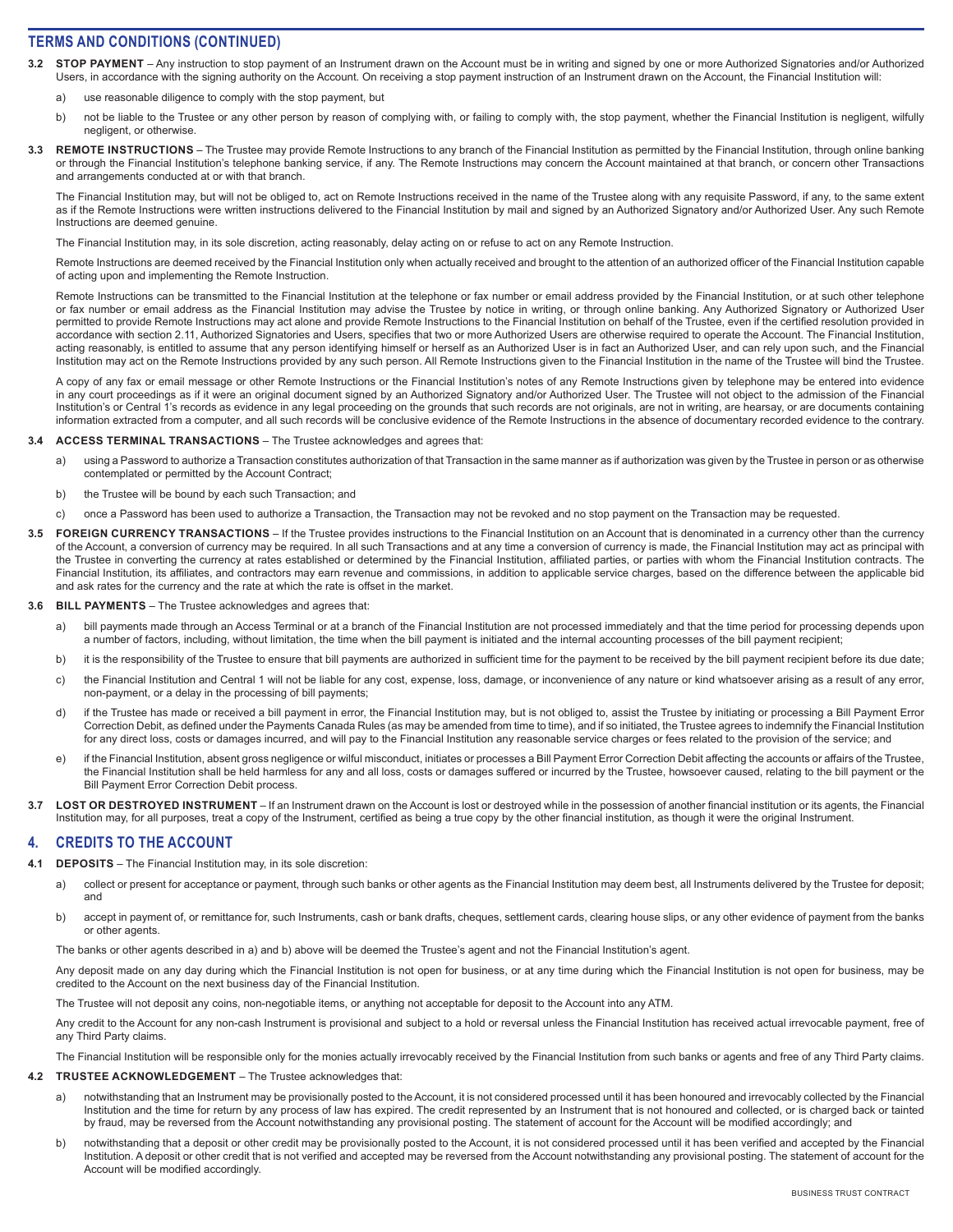- **4.3 HOLD ON ACCOUNTS OR TRANSACTIONS**  The Financial Institution may place a hold on:
	- a) the proceeds of an Instrument presented by the Trustee until the Financial Institution accepts payment of, or remittance for, such Instrument; and.
	- b) the Account generally if
		- i) the Financial Institution becomes aware of suspicious or possible fraudulent or unauthorized Account activity that may cause a loss to the Trustee, the Financial Institution, Central 1, or an identifiable Third Party;
		- ii) an issue arises as to who the proper signing authorities are on the Account; or
		- iii) a claim is made by a Third Party to the funds in the Account which, in the Financial Institution's sole discretion, is potentially legitimate.

The Trustee authorizes the Financial Institution to make such inquiries and do such things, at the Trustee's expense, as the Financial Institution deems necessary to resolve any of the issues noted above, including applying, at the Trustee's expense, to a court of competent jurisdiction (a "Court") to pay funds into Court and/or seek directions from a Court.

- 4.4 Release of a hold by the Financial Institution is not a confirmation that a Transaction, instruction, or Instrument is in fact good and may not be relied upon as such by the Trustee. If, to the satisfaction of the Financial Institution, any improper use is established, the Financial Institution can withdraw or suspend operation of the Account without notice.
- 4.5 RETURNED ITEMS The Trustee confirms that the Trustee is authorized pursuant to the terms of the Trust to agree to the below, and the Trustee agrees that:
	- a) The Trustee:
		- i) will be liable, without presentation, protest, or notice of dishonour to any parties, for the nonacceptance or nonpayment of any Instrument the Trustee delivered to the Financial Institution for deposit, discount, collection, or otherwise, and
		- ii) will be liable to the Financial Institution as if proper notice of dishonour, protest, and presentment had been made or given;
		- and the Financial Institution may:
		- iii) charge such items, when dishonoured, to the Account in accordance with this section; and
		- iv) note or protest any item should the Financial Institution consider it advisable to do so, but the Financial Institution will not be liable for failure to note or protest any such item.
	- b) The Financial Institution is authorized, to debit the Account with the amount of any Instrument that:
		- i) is not paid on presentation.
		- ii) the Financial Institution has paid and is then called upon to refund,
		- iii) may be dishonoured by nonacceptance or nonpayment,
		- iv) is drawn on the account of a party that is bankrupt or insolvent, the proceeds of which, through no fault of the Financial Institution, have been lost, stolen, or destroyed,
		- v) the proceeds of which, for any reason, the Financial Institution is unable to collect or withdraw, has been cashed, negotiated, or credited to the Account but that has not been found good, or is found to be forged, fraudulent, counterfeit, or unauthorized, regardless of whether or not the Instrument has cleared.
- **4.6 OVERDRAFTS**  If the Account becomes overdrawn because:
	- a) the Financial Institution honours an Instrument drawn by the Trustee on an Account and insufficient funds stand to the credit of that Account to pay the Instrument in full; or
	- b) an Instrument delivered by the Trustee to the Financial Institution for deposit is returned to the Financial Institution dishonoured, and insufficient funds stand to the credit of the Account to permit the Financial Institution to debit the full amount of the dishonoured Instrument; or
	- c) the Financial Institution charges a fee, service charge, or other debit that the Financial Institution is authorized to charge to the Account, and if the funds standing to the credit of the Account are less than the amount charged to the Account;

then the Trustee must immediately repay the amount overdrawn plus interest at the Financial Institution's Overdraft Rate in effect from time to time by depositing sufficient funds into the overdrawn Account. If the Trustee does not immediately repay such amounts the Financial Institution may, in order to recover the overdrawn amount plus interest, and without notice to the Trustee: (i) redeem or transfer Financial Institution shares owned by the Trustee in order to credit the overdrawn Account, or (ii) withdraw monies on deposit from another Account in the Trustee's name and transfer them to the overdrawn Account.

If the Trustee has applied and been approved for Overdraft Protection on the Account, this section is subject to the separate Overdraft Protection Terms and Conditions that are provided to the Trustee.

The foregoing provisions do not give the Trustee any right to overdraw the Account or to authorize or permit anything, including a PAD or a Transaction authorized through a Debit Card, that would result in a negative balance in the Account.

## **5. ACCOUNT SECURITY AND RISK**

### **5.1 PASSWORD CONFIDENTIALITY –**

- a) The Financial Institution can assign and/ or require the Trustee to select and use one or more Passwords in connection with the use of the Account pursuant to these Terms and Conditions. The Trustee agrees to keep, and agrees to ensure that the Authorized User(s) keep, all Passwords confidential and will only reveal them to authorized Financial Institution agents or officers when required by the Financial Institution. The Trustee agrees not to record, and agrees to ensure that no Authorized User will record, any Password in any format or medium. The Trustee can change any Password at any time. The Trustee agrees to ensure that the Authorized Signatories and Authorized Users will change a Password if and when required by the Financial Institution. The Trustee acknowledges that a Password must be changed if there is a change in Authorized Signatories and/or Authorized Users on the Account.
- b) The Trustee acknowledges that the Trustee is responsible for all use made of a Password and that the Financial Institution is not liable for the Trustee's failure to comply with any part of the Account Contract. The Trustee is liable for all authorized and unauthorized use, including all Transactions. The Trustee is also liable for all fraudulent or worthless deposits made into the Account. Without limiting the generality of the foregoing, the Trustee expressly acknowledges and agrees that the Trustee shall be bound by and liable for any use of a Password by any Authorizes Signatory or Authorized User or any member of an Authorized Signatory or Authorized User's household.
- c) If an Authorized Signatory or Authorized User discloses a Password to a Third Party, and if the Financial Institution becomes aware of such disclosure, the Financial Institution may, in its sole discretion, waive the confidentiality requirements described in this section 5.1, but only if such disclosure was required in connection with the provision of a Third Party service. Notwithstanding any such waiver, the Trustee acknowledges and agrees that the Trustee remains responsible for all use of the Password by the Third Party.

## **5.2** LOST OR STOLEN DEBIT CARD OR COMPROMISED PASSWORD - The Trustee agrees to notify the Financial Institution immediately:

- a) of any suspected or actual misuse or unauthorized use of a Password; or
- b) if the Trustee suspects or becomes aware that a Password has been made accessible or become known to anyone other than the Trustee or an Authorized User; or
- c) if the Trustee suspects or becomes aware that a Debit Card is lost or stolen.

Verbal notification will only be considered given if the Trustee speaks directly to an authorized Financial Institution officer or agent, and written notification will only be considered given if the Financial Institution gives the Trustee written acknowledgement of receipt of such notification.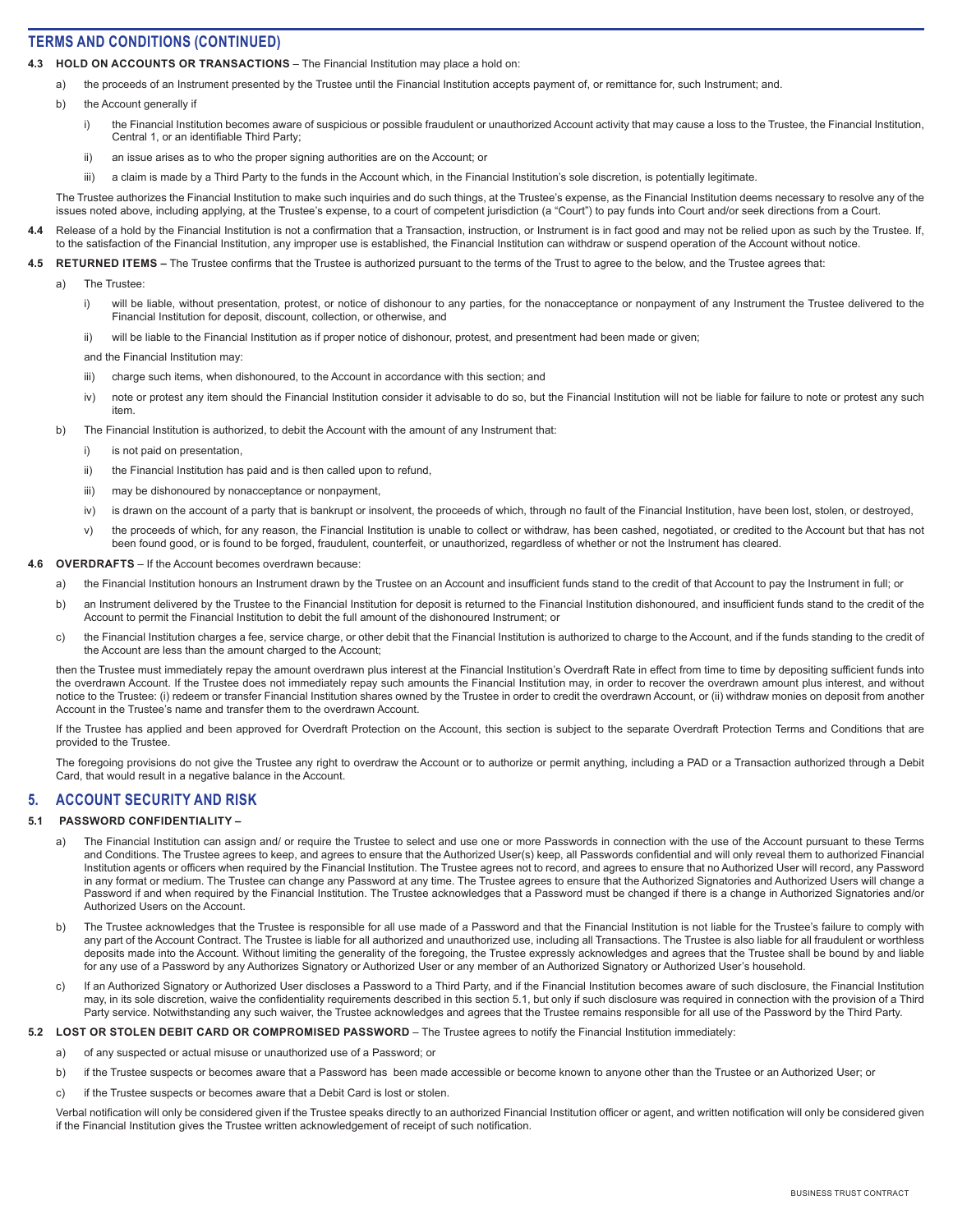If the Trustee notified the Financial Institution promptly and cooperated in any investigation, once the Financial Institution is satisfied that the Trustee and all Authorized Signatories or Authorized Users complied with the requirements of this section 5 regarding Password confidentiality and is the victim of fraud, theft, or coercion by trickery, force, or intimidation, the Trustee will be entitled to recover from the Financial Institution any direct losses from the Account in such fraud, theft, or coercion incurred after notice is given to the Financial Institution.

The Trustee will change the applicable Password if any of the notification requirements above in paragraphs a), b), or c) arises.

**5.3 FRAUD PREVENTION AND DETECTION** – The Trustee agrees to maintain appropriate security controls and procedures to prevent and detect thefts of Instruments, or losses due to fraud or forgery involving Instruments, or fraudulent or unauthorized Transactions.

The Trustee further agrees to diligently supervise and monitor the conduct and work of all agents and employees having any role in the preparation of the Trustee's Instruments, the Trustee's reconciliation of the statement of account for the Account, or other banking functions.

The Trustee acknowledges that the Financial Institution may, from time to time, implement additional security measures, and the Trustee will comply with all instructions and procedures issued by the Financial Institution in respect of such security measures. The Trustee is aware of the risks of unsolicited email, telephone calls, and text message transmissions from persons purporting to be representatives of the Financial Institution. The Trustee agrees not to respond to such unsolicited communications and will only initiate communications with the Financial Institution either through the Financial Institution's Internet banking website or through the Financial Institution's published contact information as shown on the Financial Institution's website.

The Trustee acknowledges that the Trustee bears all risks related to the use of Facsimile Signatures.

#### **5.4 PROCEDURES FOR ADDRESSING UNAUTHORIZED TRANSACTIONS AND FRAUDULENT ACCOUNT ACTIVITY –**

- a) Where the Trustee knows of facts that give rise or ought to give rise to suspicion that any Transactions, instructions in respect of the Account, or Instruments deposited to the Account are fraudulent, unauthorized, counterfeit, or induced through or in any way tainted by fraud or unlawful conduct, or otherwise likely to be returned to the Financial Institution or found invalid for any reason ("Suspicious Circumstances"), the Trustee has a duty to:
	- i) make reasonable inquiries of proper parties into such Transactions, instructions, or Instruments, as the case may be, to determine whether they are valid authorized Transactions, instructions, or Instruments, as the case may be, before negotiating or, alternatively, accessing any funds derived from such Transactions, instructions, or Instruments, and
	- ii) disclose such Suspicious Circumstances to the Financial Institution, including the facts upon which the Trustee's suspicion is based.
- b) The Financial Institution may, in its sole discretion, investigate any Suspicious Circumstances disclosed by the Trustee, but the Financial Institution does not owe the Trustee any obligation to undertake its own investigation of Suspicious Circumstances. The Financial Institution will not unreasonably restrict the Trustee from the use of the Account during such investigation, as long as it is reasonably evident that the Trustee or the Authorized User(s) did not cause or contribute to the problem or unauthorized Transaction, has fully cooperated with the investigation, and has complied with the Account Contract, but the Financial Institution reserves the right to place a hold on all or some of the Accounts pending investigation of any Suspicious Circumstances. Any such hold or investigation is imposed or undertaken by the Financial Institution at the Financial Institution's sole discretion and for the Financial Institution's sole benefit.
- c) The Financial Institution will respond to reports of a problem or unauthorized Transaction within a reasonable period of time and will indicate what reimbursement, if any, will be made for any loss incurred by the Trustee. Reimbursement will be made for losses from a problem or unauthorized Transaction in this time frame provided that the Trustee has complied with these Terms and Conditions including without limitation this section 5.
- d) If the Trustee is not satisfied with the Financial Institution's response, the Financial Institution will provide the Trustee, upon request, with a written account of its investigation and the reason for its findings. If the Trustee is not satisfied, the issue will be referred for mediation to either a Financial Institution system dispute resolution service, or if no such service is available, to an external mediator if agreed between the Trustee and the Financial Institution. Neither the Financial Institution nor the Trustee will have the right to start court action until 30 days have passed since the problem was first raised with the Financial Institution.
- 5.5 ACCESS TERMINAL SECURITY If any service in respect of the Account is made available to the Trustee through the Internet or a telephone service provider, the Trustee acknowledges that, although the Financial Institution uses security safeguards to protect against loss, theft, and unauthorized access, because of the nature of data transmission, security is not guaranteed and information is transmitted at the risk of the Trustee. The Trustee acknowledges and shall ensure that any private Access Terminal used by an Authorized Signatory or Authorized User to access the Account is auto-locked by a password to prevent unauthorized use of the Access Terminal, has a current anti-Contaminant program, and a firewall, and that it is the Trustee's responsibility to reduce the risk of Contaminants or online attacks and to comply with this provision. The Trustee further acknowledges that to reduce the risk of unauthorized access to the Account through the Access Terminal, the Authorized Signatory or Authorized User will sign out of online banking and, where applicable, close the browser when finished using it. The Trustee further acknowledges that using public or shared computers and Access Terminals, or using Access Terminals in a public place or through an open WiFi or shared Bluetooth portal, to access the Account increases the risk of unauthorized access to the Account, and will take all reasonable precautions to avoid such use or inadvertent disclosure of the Password.
- **5.6 EXCLUSION OF FINANCIAL INSTITUTION RESPONSIBILITY** The Financial Institution is not responsible for any loss or damage suffered or incurred by the Trust or Trustee except to the extent caused by the gross negligence or intentional or wilful misconduct of the Financial Institution, and in any such case the Financial Institution will not be liable for any indirect, special, consequential, or exemplary damages (including, but not limited to, loss of profits) regardless of the cause of action and even if the Financial Institution has been advised of the possibility of such damages. In no event will the Financial Institution be liable for any cost, loss, or damage (whether direct, indirect, special, or consequential) suffered by the Trustee that is caused by:
	- a) the actions of, or any failure to act by, the Trustee, or any Third Party or their agent, including other financial institutions and their agents (and no Third Party will be considered to be acting as an agent for the Financial Institution unless expressly authorized to do so);
	- b) the inaccuracies in, or inadequacies of, any information provided by the Trustee to the Financial Institution, including, but not limited to, any failed, duplicative, or erroneous transmission of Remote Instructions;
	- c) the failure by the Financial Institution to perform or fulfill any of its obligations to the Trust or Trustee, due to any cause beyond the Financial Institution's control; or
	- d) forged, unauthorized, or fraudulent use of services, or forged, unauthorized, or fraudulent instructions or Instruments, or material alteration to an instruction, including Remote **Instructions**

Without limiting the generality of the foregoing, the Financial Institution will not be liable for:

- a) the nonpayment of any cheque, bank draft, settlement card, clearing house slip, or any other evidence of payment accepted in payment or as a remittance from any other financial institution or agent, including as a result of the default, neglect, or mistakes of any such financial institutions or agents;
- b) any loss, damage, or injury arising from the use of any Access Terminal including any mechanical or operational failure of any such Access Terminal, except that in the event of alteration of the Account balance due to technical problems, card issuer errors, and system malfunctions, the Trustee will be liable only to the extent of any benefit they have received, and will be entitled to recover from the Financial Institution any direct losses the Trustee may have suffered; or
- c) any action or failure to act of a Merchant or refusal by a Merchant to honour the Trustee's Debit Card, whether or not such failure or refusal is the result of any error or malfunction of a device used to authorize the use of the Debit Card for a Point-of-Sale Transaction.

The Trustee releases the Financial Institution from liability for any such loss, damage, or injury.

5.7 LIABILITY FOR ERRORS AND OMISSIONS – If the Financial Institution makes an error or omission in recording or processing any Transaction, the Financial Institution is only liable for the amount of the error or omission if the Trustee or an Authorized Signatory or Authorized User has not caused or contributed to the error or omission in any way, has complied with the Account Contract, has given written notice to the Financial Institution within the time provided in this Account Contract, and to the extent the liability is not otherwise excluded by the Account Contract.

If the Trustee has given such notice, the Financial Institution's maximum liability is limited to the amount of the error or omission. In no event will the Financial Institution be liable for any delay, inconvenience, cost, loss, or damage (whether direct, special, indirect, exemplary, or consequential) whatsoever caused by, or arising from, any such error or omission.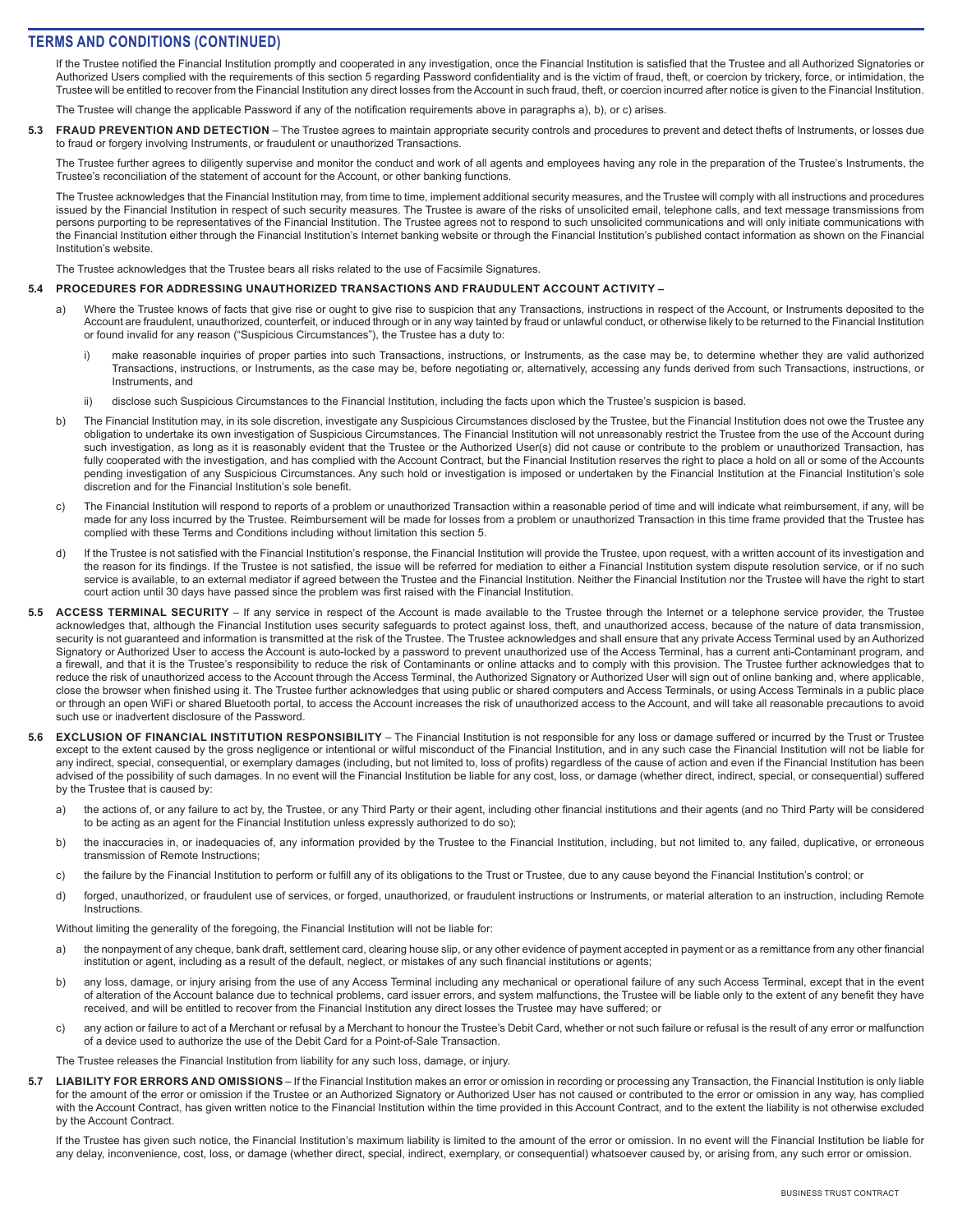### **5.8 INDEMNITY –**

- a) The Trustee agrees to indemnify and hold the Financial Institution and its service providers and Central 1 and all of their connected parties, including, without limitation, their respective agents, directors, officers, employees, affiliates, and licensees (collectively, the "Indemnified Parties") harmless from and against any and all liabilities and costs, including, without limitation, reasonable legal fees and expenses incurred by the Indemnified Parties in connection with any claim or demand arising out of or connected to the Trustee's use of the Account. Trustees must assist and cooperate as fully as reasonably required by the Indemnified Parties in the defence of any such claim or demand.
- Without limiting the generality of the foregoing, the Trustee will indemnify and save the Indemnified Parties harmless from and against all liability, costs, loss, expenses, and damages, including direct, indirect, and consequential incurred by the Indemnified Parties as a result of:
	- i) the Financial Institution treating a Facsimile Signature of an Authorized User and/or Authorized Signatory as an original and genuine signature;
	- ii) any of the Indemnified Parties making the Account available to the Trustee;
	- iii) any of the Indemnified Parties acting upon, or refusing to act upon the instructions of an Authorized Signatory or Authorized User, including Remote Instructions;
	- iv) any of the Indemnified Parties acting upon, or refusing to act upon, no statement requests made by the Trustee;
	- v) any of the Indemnified Parties acting upon, or refusing to act upon the instructions of any person authorized to give instructions on behalf of the Trustee;
	- vi) the honouring or dishonouring of any Instrument;
	- vii) any of the Indemnified Parties dealing with Instruments made payable to, or endorsed in favour of, a Trade Name;
	- viii) any Transaction that results in a negative balance in the Account;
	- ix) the consequences of any Transaction authorized by the Trustee;
	- x) any claims arising out of allegations that the Account has not been operated in compliance with the terms of the Trust, or any alleged receipt of funds by the Financial Institution received from the Trustee, the Trust, or otherwise into the Account in breach of trust;
	- xi) the need to place a hold on the Account or Transactions, including making an application to a Court if necessary;
	- xii) the adequacy or authority of endorsements or signatures required in any arrangement made amongst the persons constituting the Trustee; or
	- xiii) any use of the Account by the Trustee that:
		- (1) is inconsistent with a restriction imposed on the use of the Account by the Financial Institution pursuant to these Terms and Conditions, or
		- (2) takes place following the suspension or termination of the Account or certain service privileges by the Financial Institution pursuant to these Terms and Conditions.

This indemnity will enure to the benefit of the Indemnified Parties and will be binding upon the Trustee and the Trustee's heirs, executors, successors, and assigns and shall survive the termination of the Account Contract for any act or omission prior to termination as gives rise to an indemnified claim, even if notice is received after termination.

### **6. ACCOUNT RECORDS**

- 6.1 STATEMENT OF ACCOUNT The Financial Institution will provide the Trustee with a statement of Account activity approximately monthly. Unless the Trustee requests the Financial Institution to hold the Trustee's statement for pick up by the Trustee, or appoints in writing an agent to pick up the statement, or requests no statement for the Account, the Financial Institution will provide the Trustee with a statement for the Account electronically or by regular mail, as selected by the Trustee in the Business Trust Contract Application. It is the Trustee's responsibility to notify the Financial Institution immediately of any change in the Trustee's address or in statement delivery preferences.
- 6.2 NO STATEMENT ACKNOWLEDGEMENT If, at the request of the Trustee, the Financial Institution agrees to cease providing statements of account for the Account to the Trustee, the Trustee acknowledges and agrees that the Trustee will be responsible to obtain (whether from the Financial Institution or through online banking) and review, in accordance with section 6.3, Statement Verification, a statement of account for the Account.
- 6.3 STATEMENT VERIFICATION Regardless of whether the Trustee has chosen to receive paper or electronic statements, or to access statements through online banking, the Trustee is responsible for reviewing a statement of account for the Account at least once every calendar month. The Trustee must notify the Financial Institution of any errors, irregularities, omissions, or unauthorized Transactions of any type in a statement of account within 30 days of the statement date (the "Notification Date").

Notwithstanding any other provision of the Account Contract , after the Notification Date (except as to any errors, irregularities, omissions, or unauthorized Transactions of any type of which the Trustee has notified the Financial Institution in writing on or before the Notification Date), the Trustee:

- a) agrees that the Financial Institution's records are conclusive evidence of the Trustee's dealings with the Financial Institution regarding the Trustee's Account and are correct, complete, authorized, and binding upon the Trustee, and the Financial Institution will be released from all responsibility for Account activity preceding the statement of account for the Account; and
- b) may not claim for any purpose that any entry on the statement of account for the Account is incorrect and will have no claim against the Financial Institution for reimbursement relating to any entry, even if the entry is unauthorized or fraudulent or is based upon an Instrument or instruction that is forged, unauthorized, or fraudulent.

Nothing in this section limits in any way the rights of the Financial Institution under the Account Contract to debit the Account at any time in respect of a returned or dishonoured Instrument or other item, or to correct any error or omission.

In the absence of evidence to the contrary, the records of the Financial Institution are conclusive for all purposes, including litigation, in respect of any other matter or thing relating to the state of the Accounts between the Trustee and the Financial Institution in respect of any Transaction.

- 6.4 PAD REIMBURSEMENT Despite section 6.3, Statement Verification, if the Trustee has authorized PADs to be issued against the Account, the Trustee acknowledges that the Payments Canada Rules provide specific time periods during which claims for reimbursement of PADs may be made. Claims must be made in writing to the Financial Institution within the specified time periods and in compliance with the Payments Canada Rules, as they may be amended from time to time. The Financial Institution will not be responsible for any loss suffered by the Trustee due to the Trustee's failure to comply with the Payments Canada Rules.
- 6.5 RECORDS AND CHEQUE IMAGING If the Financial Institution implements an imaging program, the Financial Institution will determine, in its sole discretion, whether copies of images of Instruments and other items will be provided for the statement of account for the Account. The Trustee acknowledges that copies of images of Instruments and other items may be provided before the Financial Institution has determined whether the Instrument or other item will be honoured or accepted and agrees that copies of images of Instruments and other items are made available by the Financial Institution as a service to the Trustee and that the provision of copies of images of Instruments and other items does not mean that the Transaction has been processed or in any way oblige the Financial Institution to honour or accept the Instrument or other item.

The Trustee acknowledges that if the Financial Institution adopts an imaging program, the physical Instruments and other items may be destroyed. If the Financial Institution has implemented an imaging program and determines not to include copies of images of Instruments and other items with the statement of account for the Account, the Financial Institution will ensure that copies of images can be made available to the Trustee upon request for at least 5 years following the date of the statement of account for the Account on which the Instrument or other item appears, subject to payment of the service charges established by the Financial Institution from time to time.

## **7. OPERATION OF THE ACCOUNT**

**7.1 OPERATION OF TRUST ACCOUNTS** – The Trustee acknowledges that the Financial Institution is not acting as a trustee for any of the Accounts. The Trustee further acknowledges that the Financial Institution is not required to recognize funds being held upon the Trust and is not required to supervise the operation of any Trust Account to ensure that it is operated in compliance with the provisions of the Trust, whether or not the Financial Institution has notice of the specific provisions governing the Trust. Each Account that is or is purported to be subject to the Trust will be operated by the Financial Institution pursuant to the terms of this Agreement.